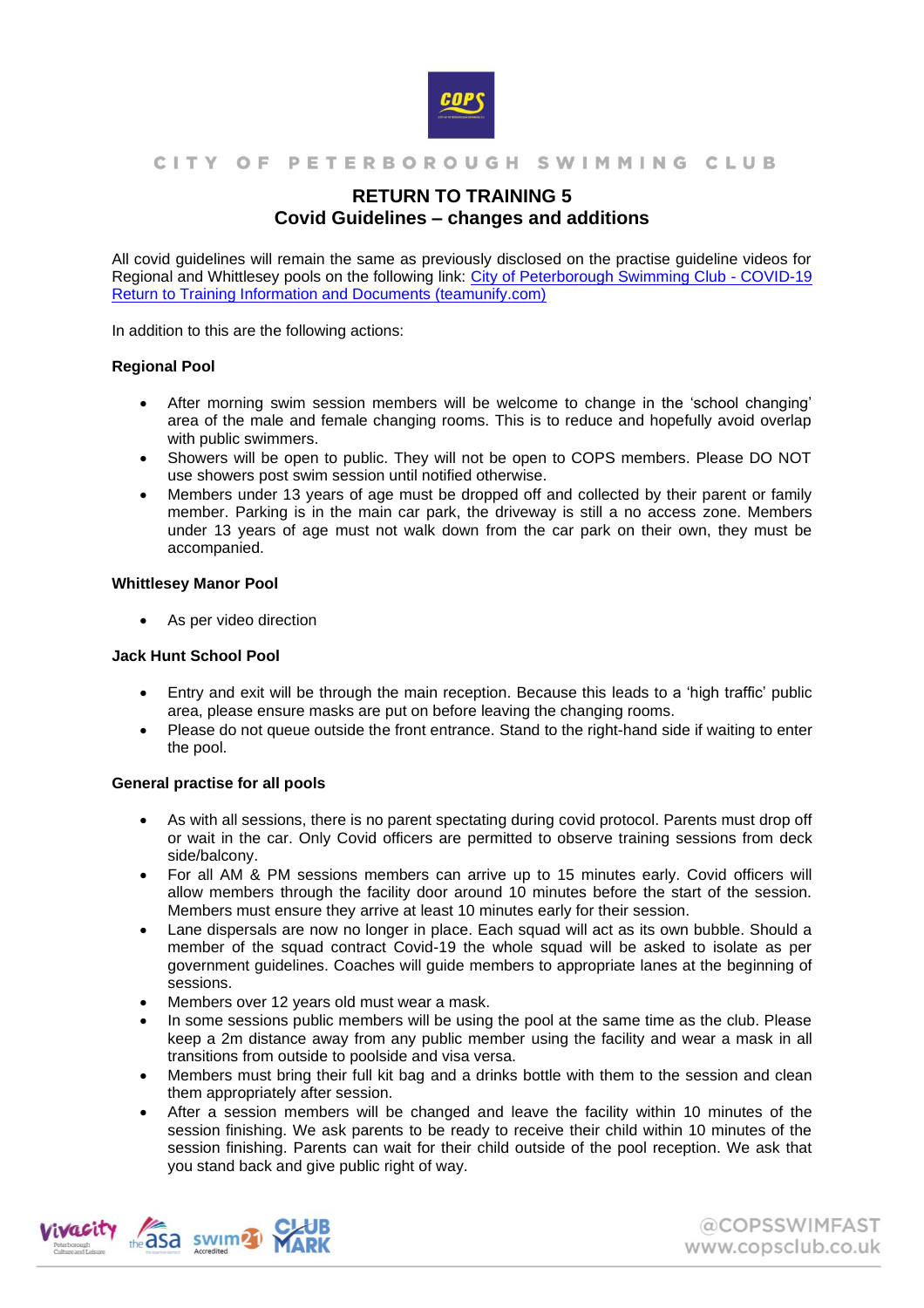

CITY OF PETERBOROUGH SWIMMING CLUB

#### **Covid symptoms, positive tests or isolation**

- Any member that has covid symptoms must notify the coaching team and avoid attending training sessions until a test result has been confirmed and communicated.
- Any members with a positive covid test must communicate this to the coaching team and isolate as per government guidelines.
- Any member who has been asked to isolate due to being in contact with positive covid case at school, college, work or family, must notify the coaching team and isolate as per government guidelines.
- Should we have any internal covid cases, members of the relative squad will be asked to isolate as per government guidelines.

**Reception entrance**